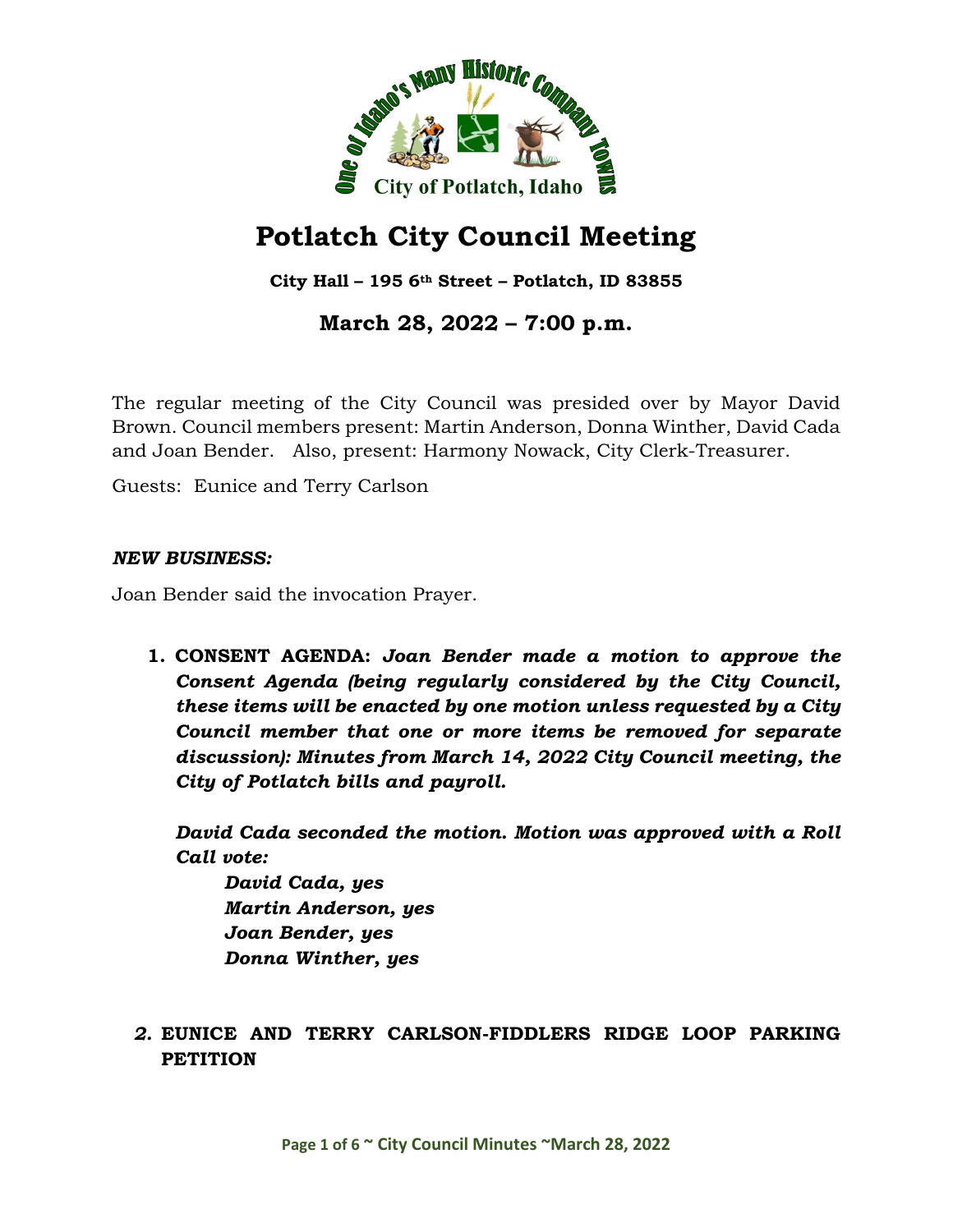

The Carlson's would like the "No Trespassing" signs removed at the city lot on Fiddler's Ridge Loop across from Fiddler's Ridge Garden Nursery. They would like the city lot to be accessible for nursery customers to park at as parking is limited at the nursery and the intersection below the nursery is dangerous. Mayor Brown said the signs were put up to stop kids from driving thru there on their motorcycles to get to Travis road and that the DEQ does not want any vehicle within 50-100 feet of the well due to water contamination. Terry Carlson said kids use the path behind the well. Mayor Brown agreed there was no sign of motorcycle damage around the well anymore and said the signs were supposed to be taken down over a year ago. Joan Bender asked if a fence could be put up around the well. Martin Anderson expressed the importance of following the DEQ guidelines.

*David Cada made a motion to take the "No Trespassing" signs down. Donna Winther seconded the motion, the motion was approved with "all ayes".*

## **3. MAKE LATAH CREDIT UNION THE CITY'S OFFICIAL BANK**

*David Cada made a motion to approve Latah Credit Union as the City of Potlatch's official bank. Joan Bender seconded the motion, the motion was approved with "all ayes".*

*Roll Call vote:*

*David Cada, aye Martin Anderson, aye Joan Bender, aye Donna Winther, aye*

## **4. COUNCIL VOTE ON CREDIT CARD LIMITS FOR LATAH CREDIT UNION**

Latah Credit Union needs an official agreement and vote from the City Council before issuing credit cards to city employees. Council agreed on one card for the City Clerk-Treasurer with a \$15,000 limit and one card for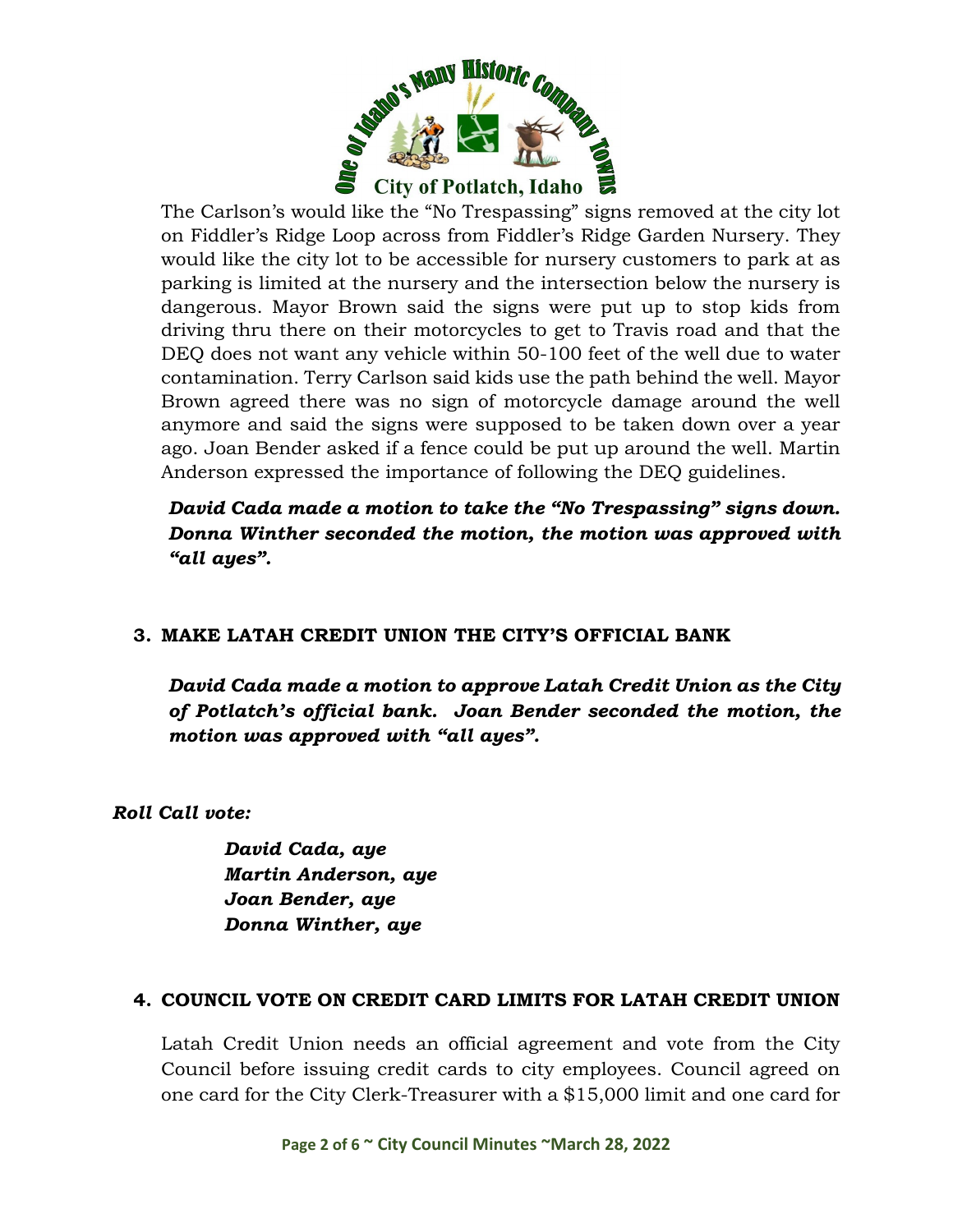

City Maintenance with a \$5000 limit. Mayor Brown will look into getting Coleman Oil gas cards for city vehicles.

*Joan Bender made a motion to approve a credit card for City Clerk-Treasurer with a \$15,000 limit and a credit card for City Maintenance with a \$5000 limit. The motion was seconded by Donna Winther, the motion was approved with "all ayes".*

## *Roll Call vote:*

*David Cada, aye Martin Anderson, aye Joan Bender, aye Donna Winther, aye*

#### **5. FAIR HOUSING PROCLAMATION**

Mayor Brown introduced the Fair Housing Proclamation. April 2022 marks the 54th anniversary of the passage of Title VIII of the Civil Rights Act of 1968, commonly known as the Federal Fair Housing Act.

*David Cada made a motion to sign the Fair Housing Proclamation. The motion was seconded by Joan Bender, the motion was approved with "all ayes".*

#### **6. PORT-A-POTTY AGREEMENT**

The Rec. District along with Potlatch School Superintendent, Janet Avery, would like to partner with the City to rent port-a-potties for both ballfields in Potlatch.

*Martin Anderson made a motion to partner with the Rec. District and School District to split the rent of port-a-potties at the city's ballfields. Joan Bender seconded the motion, the motion was approved with "all ayes".*

#### **7. SHEEP PERMIT/FEE FOR SINES**

Harmony Nowack presented the Council with a rough draft of the permit/fee for the Sine's family to keep 2 sheep at their property in the city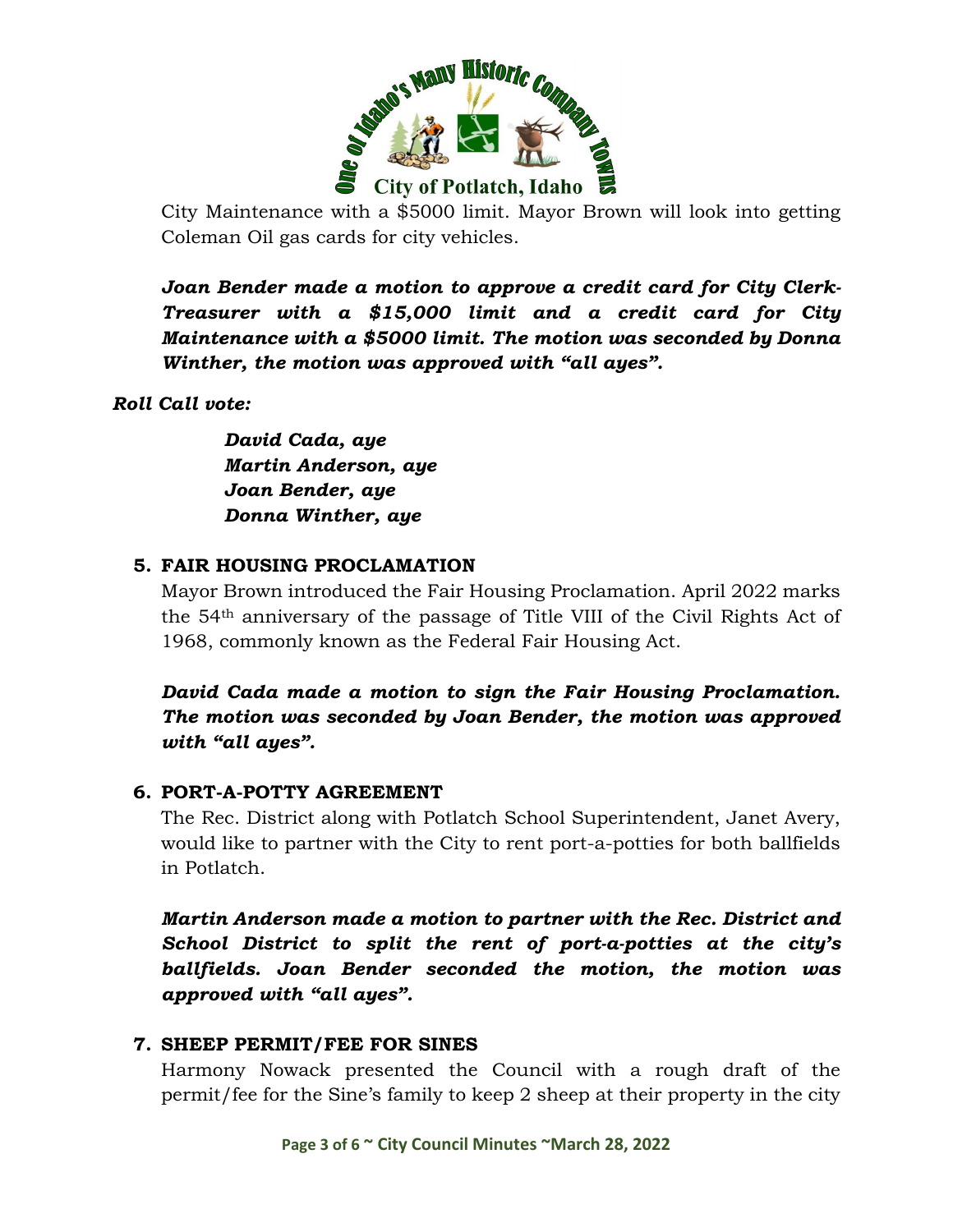

for council approval. David Cada expressed concern in how this situation was handled at the last council meeting saying the issue should have been presented to Planning and Zoning, because appropriate steps weren't taken there is a possibility of legal problems down the road. Donna Winther also expressed the same concern as she has now had a chance to view the property and has concerns over the well-being of the animals. Mayor Brown suggested that the City Lawyer be contacted to make sure the city takes appropriate action to make this situation right.

## *Sheep permit/fees tabled until legal counsel is attained.*

## **8. WATER LEAK AT WHITE PINE MANOR**

The city is looking at water usage reports with the help of Tom Moore. It looks like there is a large leak at White Pine Manor that has been going on for some time. David Cada questioned; how do we know it's a leak? Martin Anderson said he didn't think the usage was too much for the number of people living in the apartments. Mayor Brown asked what recourse does the city have if a private citizen or company has a large leak and won't fix it? Martin said this is another question we should seek legal counsel for.

## *Issue tabled pending further advice from legal counsel.*

## **REPORTS:**

- 1. **Mayor David Brown** No report
- 2. **Parks Joan Bender** Ground hogs/gophers are back at Scenic 6 Park. Joan will contact pest control.
- 3. **Pool & Cemetery Donna Winther** Donna said she and Mayor Brown signed the agreement with Croc Coatings to do the flooring at the pool and also in the RV Park showers. Croc's will be needing a deposit to get the city on their schedule. Bids for both projects came down by \$1000 each. Mayor Brown said he and Donna were looking into dividers for the pool. Donna said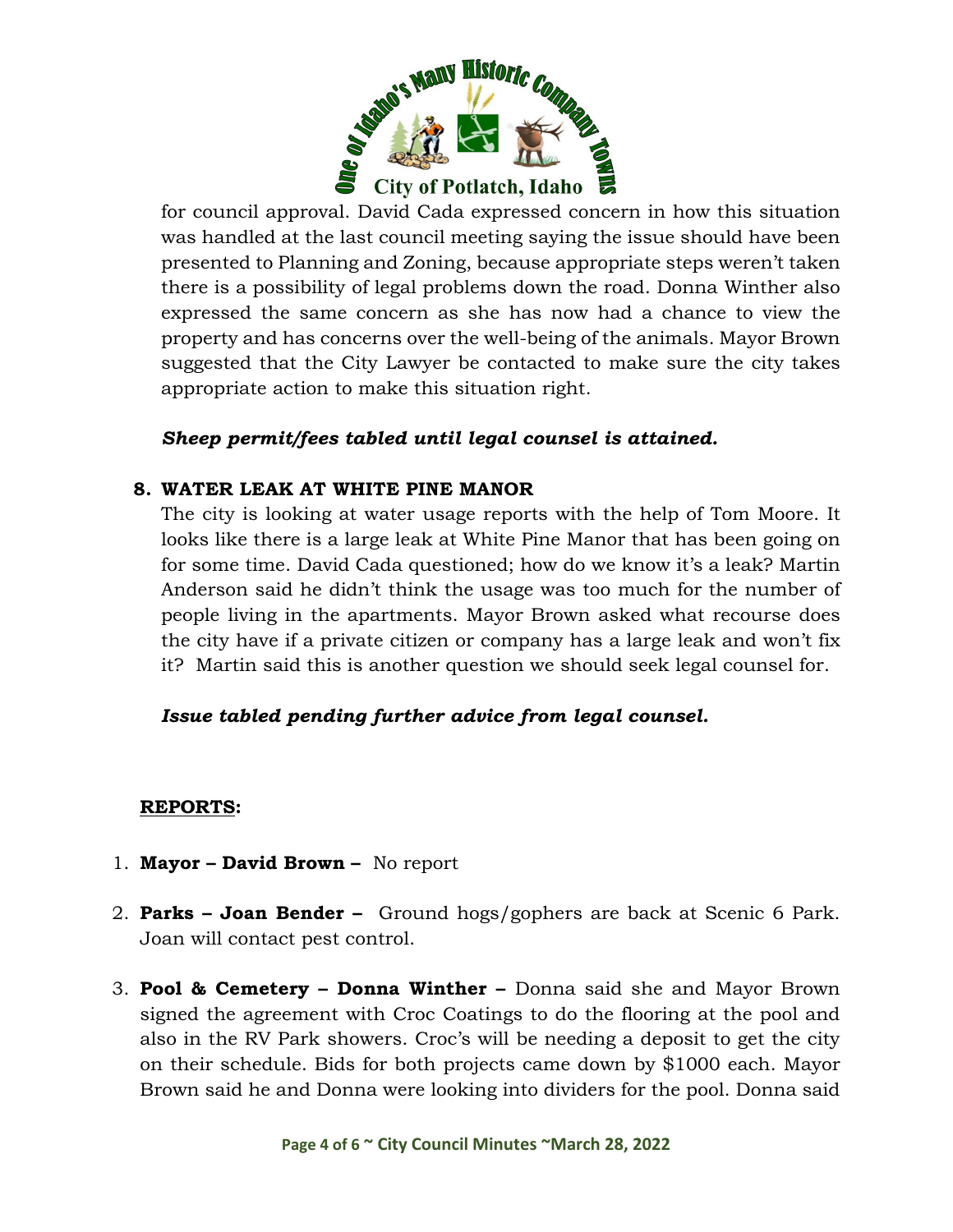

the dividers were made of a thick plastic that is easily cleanable. It will cost around \$5000 to put in the dividers. The dividers will provide each bathroom at the pool with 1 toilet stall and 1 private dressing area. Donna said the project is moving along, however there is still a lot more work to do. Toilet drain pipes need to be snaked before the new toilets are put in place. She also noticed the pool liner is in need of replacement/repair and will ask Croc's if this is something they could do.

- 4. **Water & Sewer – David Cada –** David Cada is continuing his research on water in the area. For the aquafers to properly re-charge we need the proper amount of rainfall. David has been researching how chem trails might be responsible for creating drought. Chem trails are formed on the edge of cloud banks and dissipate the water in the clouds thus, without the correct rainfall we could see more years like the last with poor crop yields.
- 5. **Streets - Martin Anderson –** Martin said the road work is all set up for this summer. Also the new development on the south east end of town is looking into easements. Mayor Brown asked if the city crew could cut out potholes in the city and have POE fill them.
- 6. **Scenic 6 - David Cada** David said in the meeting on March 16th they talked about the skate park, how to keep the youth in town and what properties they could advertise for new businesses.
- 7. **Clerk – Harmony Nowack –** Reported that the CUP hearing for Margaret Clark's Garden Daycare will be before the next council meeting on April 11th at 6:30pm with Planning and Zoning.

## **PUBLIC COMMENT**:

No public comment.

*Martin Anderson made a motion to adjourn the meeting, Joan Bender seconded the motion, the meeting was adjourned at 9:25 p.m.*